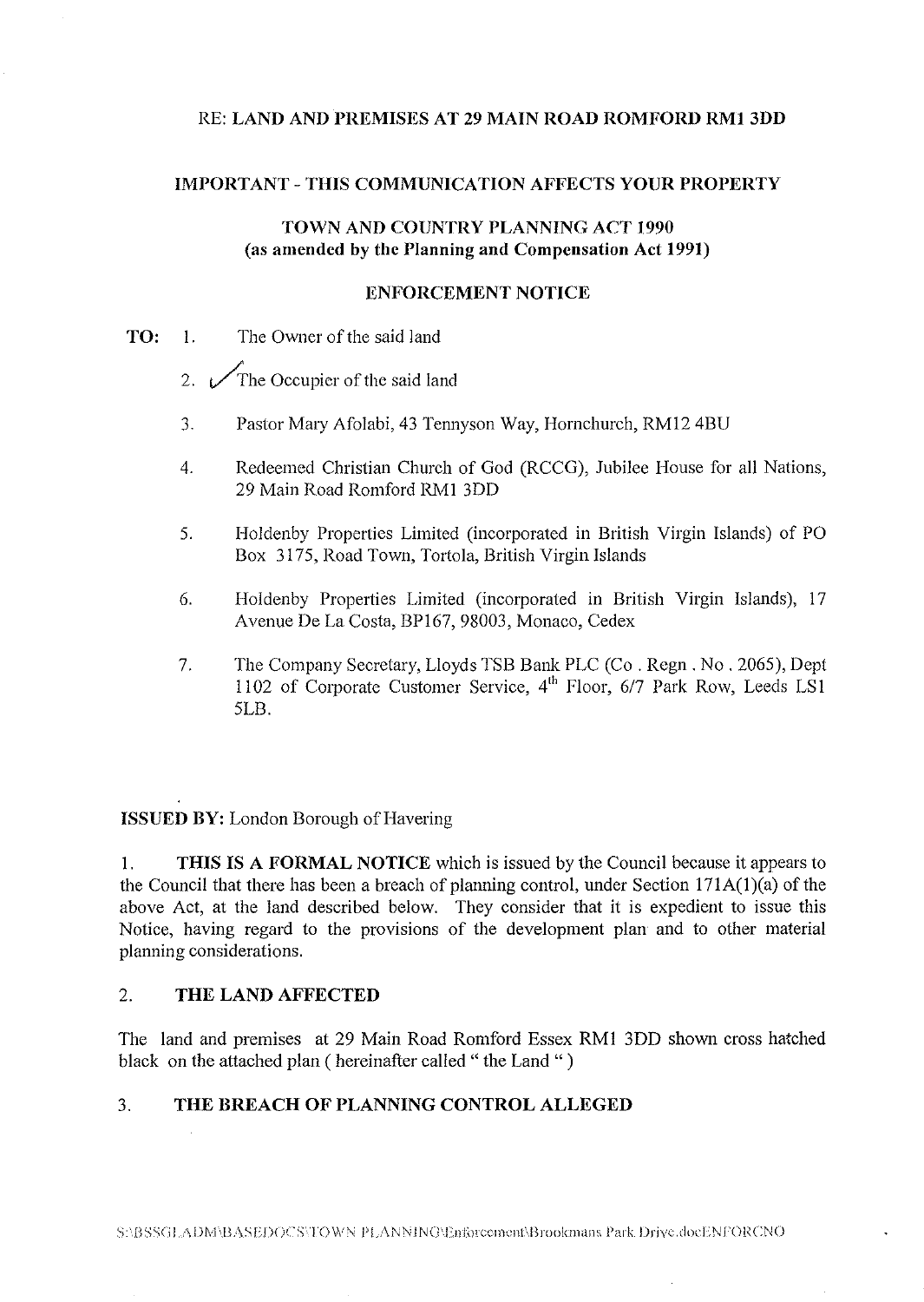Without planning permission material change of use of the said Land from office use to a place of assembly and worship

### 4. **REASONS FOR ISSUING THIS NOTICE**

It appears to the Council that the above breach of planning control has occurred within the last ten years. The policy consideration is Policy DC26 of the Havering Core Strategy and Development Control Policies Development Plan Document. It states planning permission for new community facilities will only be granted where they do not have a significant adverse effect on residential character and amenity. The unauthorised use causes considerable harm to the residential character and amenity of the area, causing noise and disturbance to residents, including hours of operation. The unauthorised use also causes problems with access, car parking and car parking standards which are against Policies DC33 (car parking) and Annex 5 ( car parking standards) of the Havering Core Strategy and Development Conrol Policies Development Plan Document.

## 5. **WHAT YOU ARE REQUIRED TO DO**

(i) Stop using the Land as a place of assembly and worship

Time for compliance : 3 months from the effective date of this notice

(ii) Remove from the Land all equipment, including seating, audio and amplifier equipment and musical instruments, associated with the unauthorised use.

Time for compliance : 3 months from the effective date of this notice

(iii) Restore the Land back to its authorised general office use

Time for compliance: 3 months from the effective date of this notice

(iv) Remove from the Land all materials, including building materials, and rubble resulting from compliance with requirements (i) to (iii) above

Time for compliance : 3 months from the effective date of this notice

## 6. **WHEN THIS NOTICE TAKES EFFECT**

This Notice takes effect on  $15<sup>th</sup>$  February 2010, unless an appeal is made against it beforehand

Dated: 5<sup>th</sup> January 2010

Dated: 5 January 2010<br>Signed:  $\frac{1}{2}$ <br>Authorised Officer  $\sqrt{\frac{1}{1}}$  Authorised Officer

on behalf of London Borough of Havering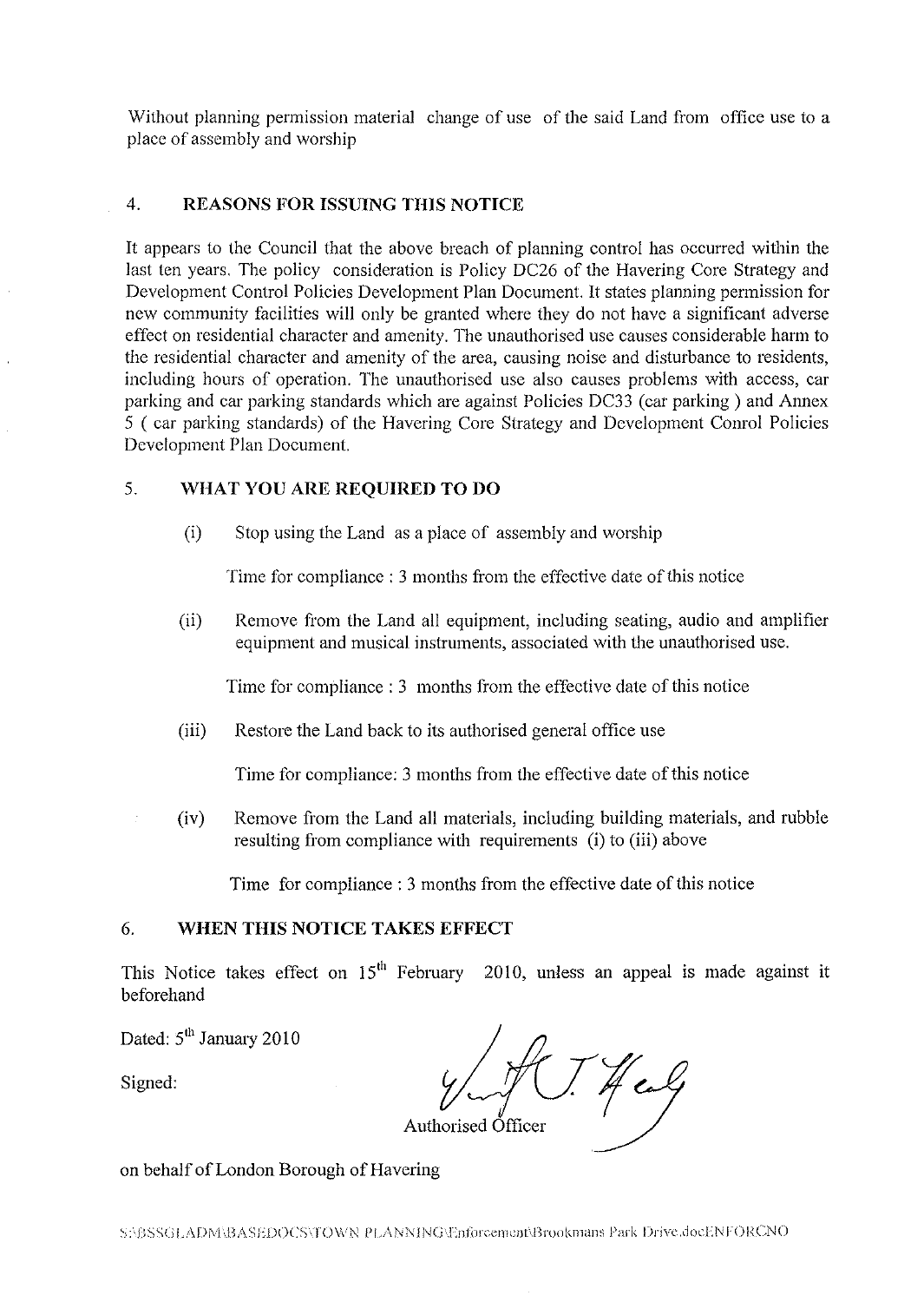Town Hall Main Road Romford RMI 3BD

#### YOUR RIGHT OF APPEAL

You can appeal against this Notice, but any appeal must be received, or posted in time to be received, by the Secretary of State before 15<sup>th</sup> February 2010. The enclosed booklet "Enforcement Appeals - A guide to Procedure" sets out your rights.

### WHAT HAPPENS IF YOU DO NOT APPEAL

If you do not appeal against this Enforcement Notice, it will take effect on  $15<sup>th</sup>$  February 2010 and you must then ensure that the required steps for complying with it, for which you may be held responsible, are taken within the period specified in the Notice.

# FAILURE TO COMPLY WITH AN ENFORCEMENT NOTICE WHICH HAS TAKEN EFFECT CAN RESULT IN PROSECUTION AND/OR REMEDIAL ACTION BY THE COUNCIL.